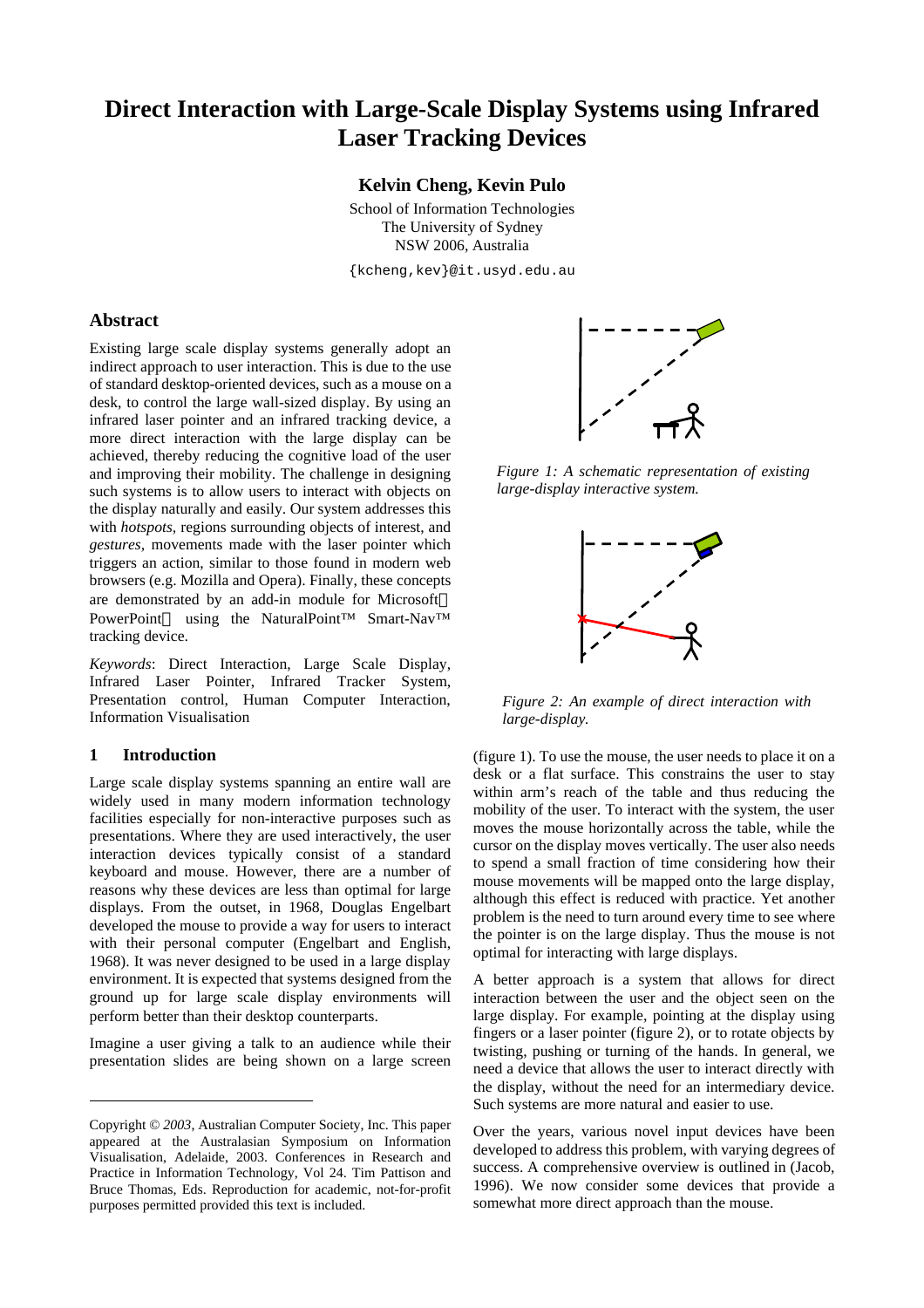The *lightpen* is one of the first pointing devices produced (Myers, 1998). It works by pressing the pen against a CRT display which is operated by a switch on the pen and allows it to capture light produced from the screen. However, it is not suitable for prolonged use due to its poor ergonomics, thus it was eventually replaced by the mouse. In addition, it provides an indirect method to interact with the computer.

*Light gun* technology has been used extensively, especially in the computer gaming industry. Although the accuracy is adequate, the major drawback is that it must be used with a CRT display. Thus large-scale displays cannot be used since images are provided by a data projector.

The *Polhemus FasTrack* and *Logitech 3D Mouse* belong to a category of industrial strength tracking systems, primarily designed for 3D motion tracking, such as found in applications like *CavePainting* (Keefe et al., 2001). The former uses electromagnetic signals to track the position in space of a receiver, while the latter uses ultrasonic signals. They are also used for CAD object manipulation and Virtual Reality, but are typically cumbersome and expensive.

The *Logitech Spaceball*, *Gyration Gyromouse* and *Interlink RemotePoint* represent another category of input devices designed for personal use as a mouse replacement. The Spaceball is a device with a ball-shaped controller mounted on top. It allows users to push, pull and twist the ball in order to manipulate on-screen objects. It is designed for 3D model manipulation and provides a more natural movement for the user. The Gyromouse is based on a technology called GyroPoint that use gyroscopes to detect angular movements of the device. The RemotePoint allow users to roll their thumb around a soft rubber pointing button fitted onto a handheld device. The advantages over the previous set include their ability to be wireless, more affordable and natural, although the user still interacts through an intermediary device.

Another category of input devices tracks the position of the head of the user and moves the mouse cursor on the display correspondingly. This is primarily developed to provide full mouse control to people who cannot use their hands but have good head control. Devices in this category consist of the Synapse Head Tracking Device, Origin Instruments HeadMouse and NaturalPoint Smart-Nav.

*Eye tracking* devices follow the movement of the pupils and can in principle be used for cursor control (Sibert and Jacob, 2000). This technology is beneficial within a confined, controlled space but there is currently no evidence to support its use on a large display. Another promising input system is voice-recognition and although recognition accuracy is improving, these systems are primarily command-based (Jacob, 1996), thus indirect.

*Touch screens* provide an excellent solution to the problem of direct interaction and provides high precision (Sears and Shneiderman, 1991) but again, they do not scale well to large displays as manufacturing such large touch display is not feasible (even with technology such as *DiamondTouch* (Dietz and Leigh, 2001) or *Smartskin* (Rekimoto, 2002)). Even if it were possible, the user cannot reach the top of the display nor pace across from side to side. The same can be said of specialised *whiteboards,* such as *MimioMouse* (Mimio, 2002), *Xerox Liveboard* (Elrod et al., 1992) and *Flatland* (Mynatt et al., 1999), which allow the user to press against the wall at specific location on the display with a pen-like device.

One device that is attracting an increasing amount of research is the laser pointer. These have the advantages of mobility, direct interaction, and being comparably inexpensive with the notable disadvantages of lag and the instability with the human hand. Many studies into these systems have been carried out. Dwelling is a popular technique for interaction (Kirstein and Muller, 1998), and Olsen investigated the effect of lag with this method (Olsen and Nielsen, 2001), which led to a discussion on the use of visible and invisible laser pointers (Cavens et al., 2002). The problem of hand jitter was presented in (Myers et al., 2002, Peck, 2001).

This paper focuses on methods for interacting with large displays using a more direct approach as explored during the course of a computer science honors project. The method chosen is an infrared laser pointer and associated tracking device where its use in the area of large-scale display systems will be examined. Section 2 presents the terminology for such systems. The interaction paradigms for large display direct interaction are then discussed in section 3. The details of our LasIRPoint implementation will be given in section 4. Finally, section 5 presents an evaluation of this system.

# **2 Terminology**

This section provides an understanding for the definition of each element involved in the systems we examined. Since these terms have different meanings to different people in different domains, here we present how we have defined them.

**Space.** A logical space for an input or output device. We consider only bounded 2d planes.

**Display.** Any sensory output device. For example, monitor, 3d sound, haptic, cave. We will only deal with 2d planar monitor type displays.

**Large-Scale Display.** We are only interested in displays that are larger than the size of a person. This presents the problem of reachability – such displays are too tall for the user and too wide, out of arm's length.

**Pointing Device.** A user input device (hardware) which can be used to locate a particular point in space. For example, mouse, laser pointer, Gyropoint, Headtracker, 3d tracker.

**Latency.** The time between when the user moves the pointing device, and when the display updates to reflect this change (if any update is necessary).

**Interaction.** Refers to the cycle between the user observing the output display and using their input device to make changes, and the system's response to these changes.

**Direct vs Indirect Interaction.** The amount of physical disparity between the pointing device space and the output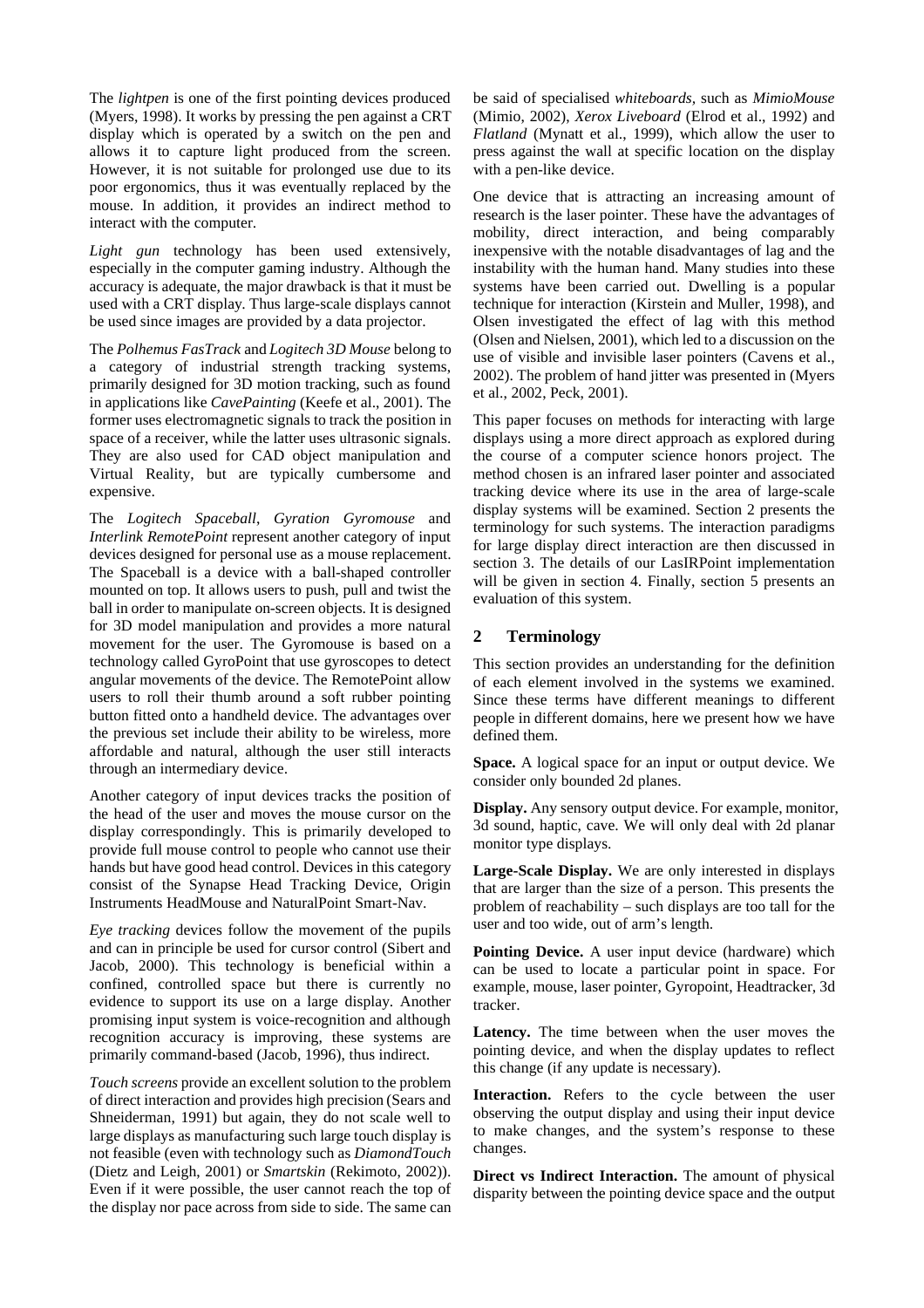

*Figure 3: (a) Initial state where the black arrow represents the position of the invisible laser beam, and is not currently selecting the object. (b) To select the object, the user moves their laser beam towards the object. However, due to latency, the system is not yet aware of these changes, and so keeps the original beam position, illustrated with a dotted arrow. (c) As the pointer moves inside the object, the system detects the crossing of the boundary by the laser beam. (d) The system reacts to this crossing and highlights the object, while the laser beam of the pointer stops at the centre of the object.* 

space, and the wrapping between them. For a touch screen, the input space is the same as the output space, giving direct interaction. Whereas for a mouse, the input space is the flat horizontal surface of a table and the output space is the vertical surface of a monitor. We can see that these two spaces do not overlap, giving an indirect interaction. Although indirect interaction requires a higher level of cognition, it is reduced with practice.

**Pointer Instability.** The unsteadiness of our hands affects the exact location of the laser beam on the screen. This effect increases as the distance between the wall and the user increases.

#### **3 Interaction Paradigm**

#### **3.1 Challenges Addressed**

**Pointer Instability.** A potential problem arises since our hands are unsteady (Peck, 2001), making the input device unstable and reducing the accuracy of the cursor position on screen. The problem of hand jitter is significant with the laser pointer because it is held in mid-air by the user without any support (Peck, 2001). Such jitter results in a slight difference away from the target and is therefore significant (Myers et al., 2002). In addition, this jitter increases when the user moves further away from the screen (Peck, 2001). A moving average filter was proposed by Myers et al. (2002) but the accuracy did not improve significantly. We therefore aim to reduce this effect so that the interaction method can be as accurate as possible.

**Latency.** It is anticipated that some amount of lag will be involved due to slow system response. Video based tracking systems typically work between 25 and 50 frames per second. This corresponds to latency between 20 and 40 milliseconds simply from video frame updates. In addition there will be time taken to determine the position of the pointing device and computing the on screen cursor position. All of these cumulate to confuse and disorient the user, since the cursor is not where they expect to be.

**Selection.** Most input devices require a button for clicking so that items on the screen can be selected. However, a laser pointer does not have a button for selecting objects.

An obvious solution is to add a button to the laser pointer as experimented by Cavens et al. (2002). Unfortunately this requires too much engineering. Furthermore, in most cases, a cable is required for such solution to work. One button in most laser pointers that should not be overlooked is the on/off switch. It is possible to use this switch to act as a button (Kirstein and Muller, 1998). However as suggested by Peck (2001) when the button is released, the beam often moves away from the target before it goes off, therefore not providing a good indication of the intended selection. Dwell clicking is a possible candidate for replacing a button click. However, the major disadvantage of such technique is that it takes at least 2 seconds to make a dwell selection (Peck, 2001). In light of these issues, we choose to avoid clicking as much as possible and instead provide a paradigm for direct interaction without clicking.

## **3.2 Proposed Solution**

We address the above challenges by hiding the on screen cursor and laser pointer, not requiring clicking, and using *hotspots* and *gestures*. Each of these will now be discussed in detail.

By not displaying the on-screen cursor, the problems of hand jitter and high latency are hidden from the user. This can also be achieved by having an invisible infrared laser pointer. This is desirable as the user will not be distracted by these, allowing them to focus instead on the on-screen objects.

However, these policies introduce other problems. The most important is how users can select a particular object without an on-screen cursor and without a button for clicking. We solve this through the use of hotspots and gestures to perform selections.

**Hotspots.** Hotspots are areas around objects which change appearance when the pointer enters them. Such changes include highlighting with a coloured background. This provides a mechanism for objects to be selected without clicking. Technically, the hotspot resides inside a bounding box around an object. When the pointer hits the boundary of this bounding box, the object will be selected (figure 3). As a result of the unavoidable lag, the system detects the crossing of the boundary after the pointer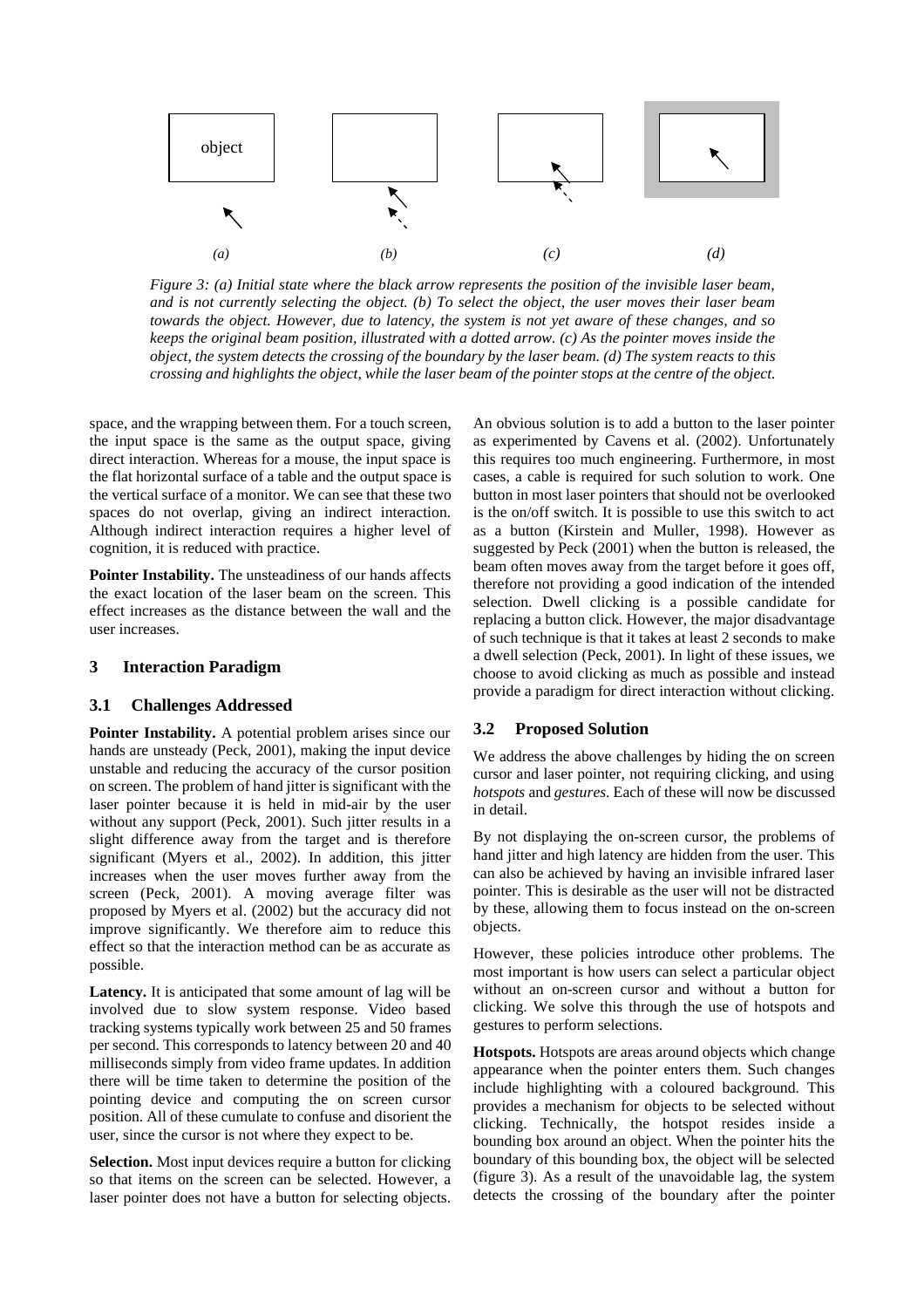

*Figure 4: (a) Initial state of an object. (b) To select the object, a circling gesture is used. (c) The final state of the object after selecting.*

actually crosses it. Therefore when the system detects the hotspots activation, the user's pointer is likely to be near the centre of an object. This is ideal because people tend to point towards the centre of an object, rather than the edges. Thus highlighting when a hotspot is entered will counteract the effect of the lag. The object reverts to its original appearance when the user points away from it.

**Gestures.** Gestures are natural movements of the hand (as indicated by the path traced by the pointer) which the system recognises, allowing an action to be performed. Such methods have been used successfully in web browsers such as Mozilla and Opera. The idea here is to also use gestures to select objects by circling around the object (figure 4). Another possible use of gestures is for navigation. It is natural to move forward to the next piece of information by using a left to right sweeping gesture and move backward by a right to left gesture.

#### **4 Implementation**

The proposed solution discussed in the previous section is evaluated with an implementation in a presentation environment. Application to other domains is also possible, such as large graphs manipulation where users can select a particular node or a group of nodes by circling them. However, existing techniques such as hotspots and gestures may not be enough to interact with the visualization on display adequately. In such situation, alternative techniques need to be discovered, for example providing a mechanism for dragging and droppings nodes or clusters of nodes so that they can be moved around the display as necessary.

In our presentation environment, we have implemented these ideas as a software add-in to Microsoft PowerPoint called *LasIRPoint* which uses an infrared tracking device *Smart-Nav* which was developed by NaturalPoint (figure 5). It is a hands-free infrared mouse replacement device designed to allow computer users with disabilities to control a mouse pointer by moving their head, hand, or fingertip. It works by using an infrared camera to track the movements of small dots of reflective material which are



*Figure 5: Infrared laser tracking device Smart-Nav.*

illuminated by infrared LEDs. Alternatively, an active source of infrared illumination can be used, such as an infrared LED light. This technology gives good results at a fraction of the cost of more professional alternative mouse and movement tracking systems as discussed in section 1. As a result, this input device is used for the evaluation.

The software implementation has used Visual Basic for Application (VBA) for PowerPoint and the ActiveX tracker camera API supplied by NaturalPoint to control and receive data from the Smart-Nav tracking camera.

There are three important features in our implementation. The first is that objects on a PowerPoint slide will be highlighted temporarily when the pointer moves inside the bounding box of an object. When the pointer leaves the object, it will revert to its original appearance. This makes use of the hotspot technique. The second is the gesture based selection where the user makes a circling action with the laser pointer and the object being circled will be highlighted permanently (even when the pointer leaves). Selected objects can be un-highlighted by making the same circling gesture again. Finally, the user can move between slides in the slideshow by dwelling on either of two arrows situated in the bottom corners of the display.

## **4.1 Highlight**

Each PowerPoint slide consist of user defined set of *shapes*. A shape can be a title box, textbox, rectangle, circle or any other shapes supported by PowerPoint. In our system, these shapes are referred to as *original shapes*. For each original shape, we create a *highlight box*, initially invisible (that is, 100% transparent). These boxes are needed so that highlighting can be performed independent to the shape of the object, making it much easier and more consistent to modify the state of the highlights.

When the cursor moves into the bounding box of a shape, the highlight box of that shape will be highlighted with grey (figure 6). To ensure that the highlight stands out



*Figure 6: (a) A screen shot illustrating the initial state of a rectangle and a textbox. (b) The rectangle is being selected. (c) The textbox is being selected.*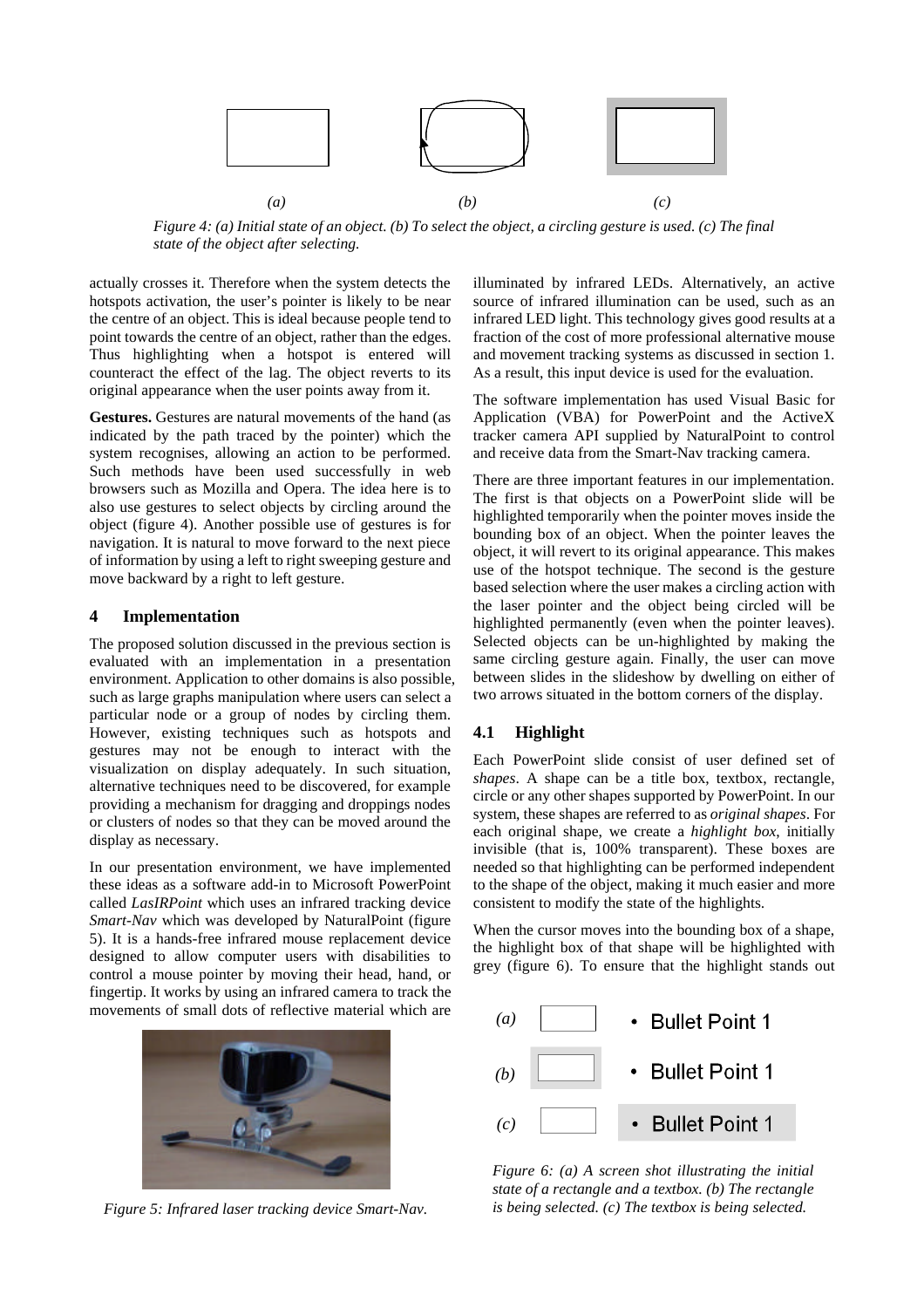(especially with a solidly coloured original shape) the highlight boxes are wider and taller than the bounding box.

#### **4.2 Gestures**

To recognise the circling gesture, we need a gesture library such as LibStroke (Willey, 1997). In our paradigm, we receive a continuous stream of coordinates, and thus the start and end coordinates of any gestures are not as clearly defined as they are in such gesture libraries. In addition, if the laser pointer is assumed to be switched on at all times, the start and end coordinates are recorded when the laser pointer leaves the viewing area of the camera, which is highly unsatisfactory. Another possibility is if the user is allowed to switch the laser pointer on and off at will, we cannot be certain when such an action takes place. It is therefore possible that more than one gesture has been performed during that time. Due to these restrictions we have decided not to use these libraries, but to develop our own method. The only gesture that needs to be recognised is the circling action, which simplifies our problem.

The solution is simple. The bounding box is separated into four rectangles evenly divided at the centre (figure 7a). These rectangles are termed "gesture boxes". To select an object, the user needs to point their laser pointer to all four gesture boxes of that object in order. Further more, their pointer needs to stay within the bounding box of the shape for the duration of the gesture (figure 7b). When successful, the colour of the highlight box will change to yellow, indicating that the shape is highlighted permanently (figure 7d).

When circling, users tend to make a loop around the



*Figure 7: (a) The bounding box of an object is divided into four "gesture boxes". (b) To select the object, all four boxes must be in the path of the gesture. (c) To make it easier to perform gestures, an external box is implemented, allowing users to go outside the boundary of the object. (d) A successful selection of the object.*

outside of an object rather than inside. Therefore, we have created yet another bounding box named "external box" for each object. This box is significantly larger than the original bounding box by around 20 pixels in width and height (figure 7c). With this configuration, they will only be deemed to have left the shape when they have also left the external box, making it easier to perform a successful gesture.

## **4.3 Navigation**

Initially, we intended to use sweeping gestures for changing to the next and previous slide. However, these gestures are not feasible for the following reasons. Navigation gestures rely on the start and end coordinates; the system will need to see if they lie approximately on a straight line and determine if it spans the whole width of the display. As a result, a gesture library is required and as mention previously this is not easy to achieve. Second, after implementing gesture boxes, we realised that the circling action may interfere with the sweeping action. What happens when a shape is as wide as the whole screen? During a circling gesture, parts of it may appear to be sweeping actions. This causes a large amount of false slide changes. Therefore, we have used dwell clicking instead, similar to active regions as proposed by Sukthankar, Stockton and Mullin (2000). We have added arrows to the bottom corners of the display to allow users to navigate between slides. A right arrow is placed at the bottom right of the display and a left arrow at the bottom left. To move to the next slide, users point to the right arrow and dwell until the system reacts after a set period of time *t*. Similarly, pointing to the left arrow moves to the previous slide.

#### **4.4 Technical difficulties and limitations**

While all efforts have been made to improve the efficiency of the implementation, there nevertheless still exist some unavoidable technical difficulties which are out of our control. Two major limitations have been identified. Smart-Nav is designed for use by individuals at a distance of less than approximately 2 metres; it has a low resolution of 256 x 256 pixels. This is marginally adequate for the application on a large display at a distance of around 3 metres. This alone does not pose a great concern to our implementation. The more serious issue is the fact that the camera has difficulties when tracking small objects smoothly. In some cases, the camera may lose tracking altogether, often caused by bursts of frames between periods of inactivity. This is a hardware issue and is therefore outside the scope for this paper.

#### **5 Evaluation**

**Intuition and Introspection.** Testing were done extensively during and after the development of the system. The inability to capture the infrared pointer smoothly is a problem as it contributes to the lag of the system. However, because the laser pointer and the cursor on screen are hidden, users will have no knowledge of how much lag that is actually present. Lag is therefore not a major issue to the user. On another issue, it is actually quite difficult to select the objects using the circling gesture as it is extremely easy to accidentally leave the external boxes.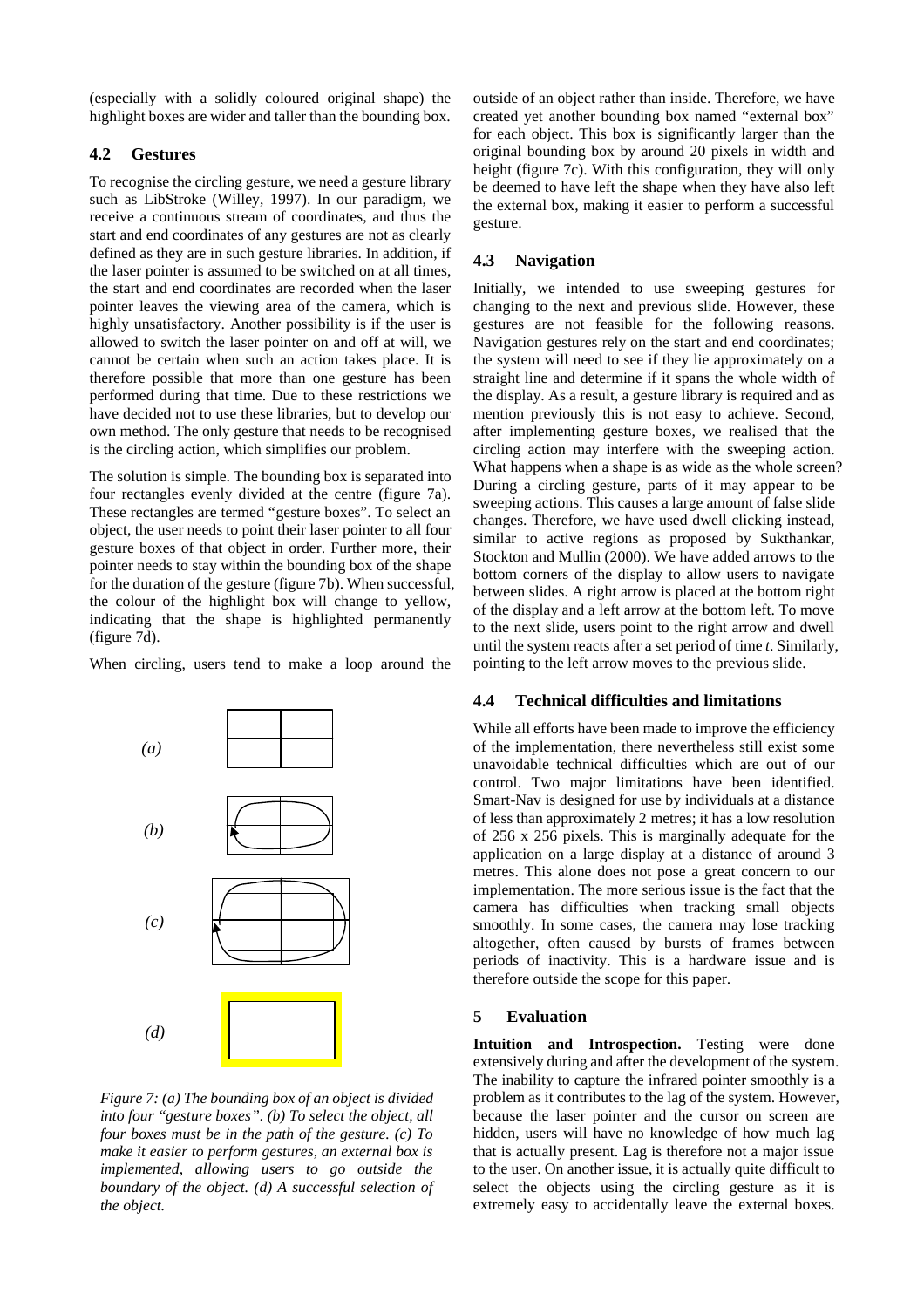Therefore, these boxes may need to be expanded or perhaps an altogether different gesture technique used.

**Informal evaluation.** An open day was held by the Information Visualisation Research Group at the School of Information Technologies. As members of the group, we set up a demonstration for anyone interested to try the system and for us to see what their thoughts are. It was a very useful session and a lot of helpful feedback was received. It was done as an informal observation since a full HCI study was beyond the scope of the project.

• **"Where is it?" -**The issue most frequently commented on was the inability to see the position of the cursor. Users are left with no choice but to guess where it is or search for it by moving the pointer. Most users commented that they would very much like to see a red dot shown on the screen or some sort of cursor shown from within the system. A computer controller cursor would have latency issues, so perhaps a visible laser pointer could be used to provide this visual feedback.

• **Mouse case confusion -** Another cause for concern is the fact that the infrared laser pointer is enclose in the case of a computer mouse (figure 8). Users tend to continuously click and release the mouse button as they would when they are using a computer mouse. This tremendously decreases the smoothness of the system. Some suggested that it might be better if it was enclosed in a pen like case (such as a typical red laser pointer). One user followed on to say that it would be good if it could be used in a shooting type gaming environment, where game players can aim and shoot using this laser pointer. This could be a good replacement to the light gun technology as it does not require any cabling. In addition, the light gun requires a CRT as the display type and is therefore inappropriate for large displays.



*Figure 8: An infrared laser pointer enclosed in a mouse case.*

• **Occlusion -** It was observed that users tend to walk up to the display wall obscuring both the tracking camera and the projector. This is usually because they do not know where they are pointing. They have the intuition that they will know the pointer location more accurately when they move closer to the display. Most of the time it is the hand holding the pointer that is in the way rather than the whole body.

• **"Cool!" -** Most people said that this system is "cool" and would definitely use it in their own presentation if it

was available to them. They liked the idea of using the laser pointer as an alternative to the mouse for presentations and having it actively interact with the on screen objects. They found it entertaining to circle the objects and see them change appearance. However, this is only true if the problems limiting the usefulness of this particular implementation are resolved.

# **6 Conclusion and Future work**

#### **6.1 Conclusion**

After evaluating the system, it can be seen that the paradigm and the system presented does indeed improve on conventional mouse-based systems. Hotspots and gestures play a crucial role in replacing the traditional mouse click to select on screen objects. However, due to technical difficulties and limitations in our implementation, the system did not perform perfectly. These techniques show promise for future development. If combined with improved hardware and a more robust implementation, an effective, usable and more direct system would result.

#### **6.2 Potential future applications of this system**

The following is a list of applications that seem promising for future uses of our interactive paradigm.

**Graph movement**: By using the laser pointer to select individual nodes or clusters of nodes, graphs can be directly manipulated in 2D or 3D space using such actions as rotation and transformation. In such a scenario, hotspots and gestures may be used for selection. As the laser beam enters the bounding box of one particular node, that node will be selected. To select a cluster of nodes, a circling gesture may be used. Extending the idea further, a freeform shape may be drawn so that all nodes residing in its interior will be selected. Manipulation can be achieved through dwell clicking so that the selected nodes can be rotated, for example. The nodes will then follow the laser pointer and rotate around a fixed point, such as their centre of mass. Such techniques are often found in image editors. It is also envisioned that the selected nodes on a graph can be dragged around on the display. Again, using dwell clicking, nodes can then follow the position of the laser pointer around the display. This provides a mechanism for interacting with large graphs on a large screen at a distance.

**Focus and context**: Laser pointers can be used to point directly at an area of interest, focusing in on this area by magnifying it in some way. Particular techniques of potential include the Document Lens (Robertson and Mackinlay, 1993), Fisheye View (Furnas, 1986) and the Hyperbolic Browser (Lamping, 1995). The area around the position of the laser pointer acts as the focus of the visualisation. As the pointer moves around the display, the focus moves accordingly.

**Selective dynamic manipulation**: Gestures can be used to select arbitrary object sets (Chuah et al., 1995). These object sets can be manipulated and their appearance changed so that different tasks can be performed. In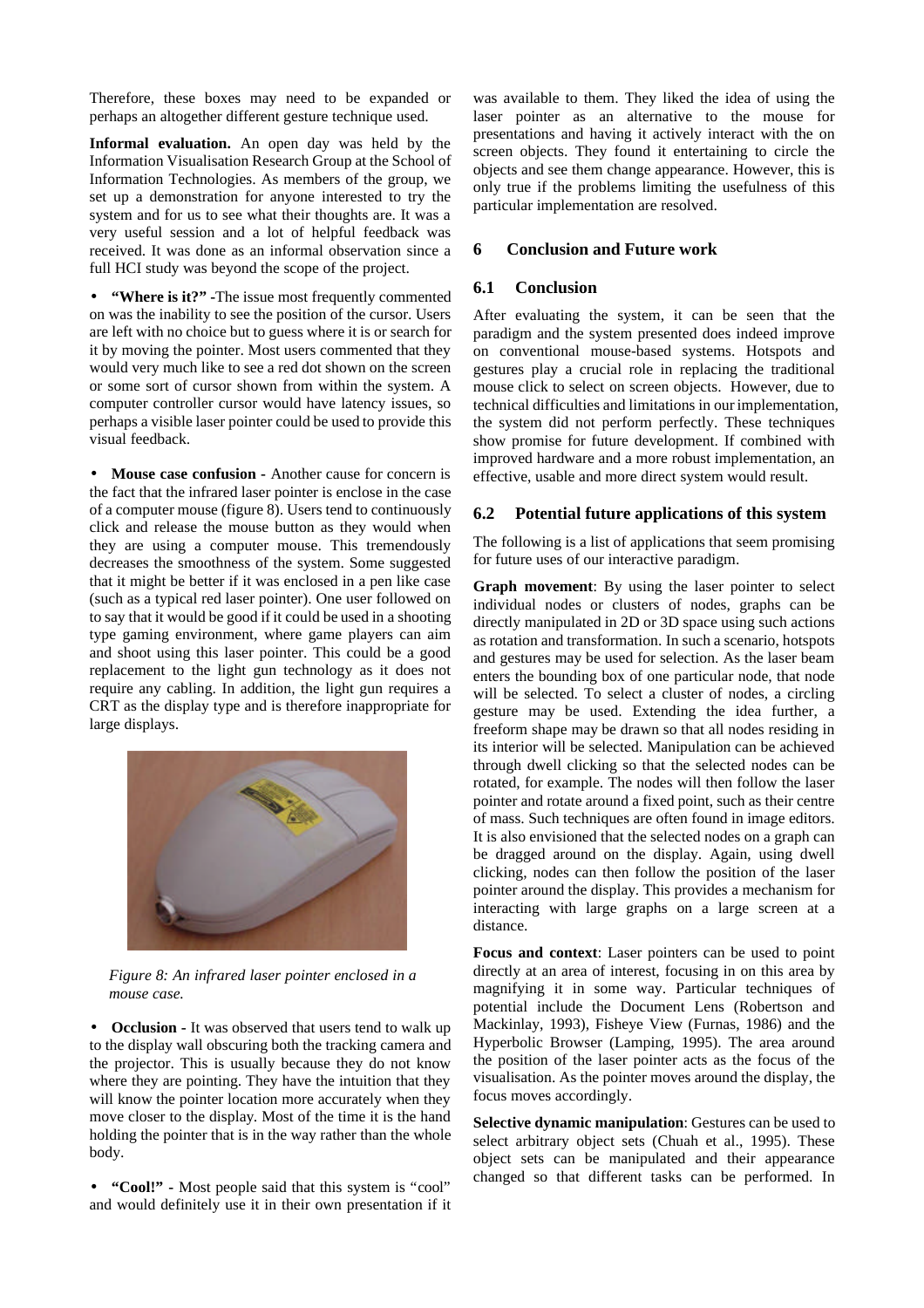addition, gestures may be used to perform various operations on the selected object sets.

**Collaboration**: Multiple users can interact with the large display simultaneously using multiple laser pointers (Chen and Davis, 2001). Multiple objects can therefore be selected. However, this introduces the problem of tracking multiple laser pointers. There is also the problem of handling an object when it is selected at the same time by two users.

**See-through tools**: By using two laser pointers and gestures, users can use the Toolglass paradigm to select application tools interactively (Bier et al., 1993).

**Flow menus**: Direct manipulation, menu selection and text entry are merged so that they can be performed without the use of a button click. This is expected to be extremely useful in laser pointer systems (Guimbretière and Winograd, 2000). It uses gestures made by the laser pointer to deduce the command being selected. It also uses the concept of hotspots to allow the system to know which command wedge has been entered.

## **6.3 Future work**

**Video Camera instead -** We have chosen to use an infrared camera which tracks objects using hardware, SmartNav, because the cost was much less than a video camera. We expected that an infrared tracking camera would simplify the image processing. However, the limitation of the tracker is a major contributor to the poor performance of the system. It is the inability of the tracker to smoothly track a single small dot, and its limited resolution that caused unstable tracking. Instead a consumer handheld video camera or other CCD camera can be used to track the position of the infrared dot (Kirstein and Muller, 1998, Olsen and Nielsen, 2001, Sukthankar, Stockton and Mullin, 2000). Additional processing would be required to capture the laser dot in each frame; however, it would provide higher resolution, which increases the quality of the tracking.

**Automatic Keystone calibration -** Keystone correction was not implemented into the LaserIRPoint system because the issue of distortion was dominated by limitations in the tracker. However, we need to manually adjust the height and angle of the tracker every time before it is used, so that the bounded tracking camera observes the same area as the output display. This process can be avoided if an automatic keystone correction calibration module is implemented, alleviating the user's need to precisely setup the camera's position. Such system was implemented by Sukthankar, Stockton and Mullin (2000). Users of such systems will only need to have the camera facing approximately the correct direction, and the calibration required is computed by the system. This both saves time and produces a much more accurate mapping between the camera and the output display.

**Visible laser pointer -** From the evaluation, we can see that most users would like to visual feedback on where they are pointing. One solution is to attach a visible red laser to the infrared laser pointer and allow it to be switched on and off by the user. This should increase the performance of the user (Cavens et al., 2002). In addition, we could add an on/off switch to the infrared pointer so that it can stay on continuously rather than having to press for some duration.

## **Acknowledgements**

We would like to thank Judith Dawes from the Department of Physics at Macquarie University for her invaluable technical expertise with lasers. We would also like to thank Peter Eades for his many useful discussions and encouragements and Masahiro Takatsuka for help on the final paper submission.

## **References**

- Bier, E. A., Stone, M. C., Pier, K, Buxton, W., & DeRose, T. D. (1993): "Toolglass and magic lenses: The see-through interface", *Proceedings of SIGGRAPH '93,*  p.73- 80.
- Cavens, D., Vogt, F., Fels, S., and Meitner, M. (2002): "Interacting with the big screen: pointers to ponder", *ACM SIGCHI '02 Conference on Human Factors in Computing System, Companion Proceedings,* p.181-182.
- Chen, X. and Davis, J. (2001): "LumiPoint: Multi-User Laser-Based Interaction on Large Tiled Displays", Technical report, Stanford University.
- Chuah, M. C., Roth, S. F., Mattis, J. and Kolojejchick, J. (1995): "SDM: Selective Dynamic Manipulation of Visualizations", *Proceedings of UIST'95 Conference*, p.15-17.
- Dietz, P.H. and Leigh, D.L. (2001): "DiamondTouch: A Multi-User Touch Technology", *ACM Symposium on User Interface Software and Technology (UIST)*, p.219-226.
- Elrod, S., Bruce, R., Gold, R., Goldberg, D., Halasz, F., Janssen, W., Lee, D., McCall, K., Pedersen, E., Pier, K., Tang, J., and Welch, B. (1992): "Liveboard: A large interactive display supporting group meetings, presentations and remote collaboration", *in Proceedings of ACM CHI'92 Conference*, pp. 599-- 607.
- Engelbart, D. and English, W., "A Research Center for Augmenting Human Intellect", *Reprinted in ACM SIGGRAPH Video Review, 1994.*, 1968. 106
- Furnas, G.W. (1986): "Generalized fisheye views," *SIGCHI'86 Conference on Human Factors in Computing Systems*, ACM Press, p. 16-23.
- Guimbretière, F. and Winograd, T. (2000): "FlowMenu: Combining Command, Text, and Data Entry", *Proceedings of the 13th annual ACM symposium on User interface software and technology 2000*, p.213-216
- Jacob, R. J. (1996): "Human-Computer Interaction: Input Devices", *ACM Computing Surveys*, 28(1): p.177-179.
- Keefe, D., Acevado, D., Moscovish, T., Laidlaw, D., and LaViola, J. (2001): "CavePainting: A Fully Immersive 3D Artistic Medium and Interactive Experience",